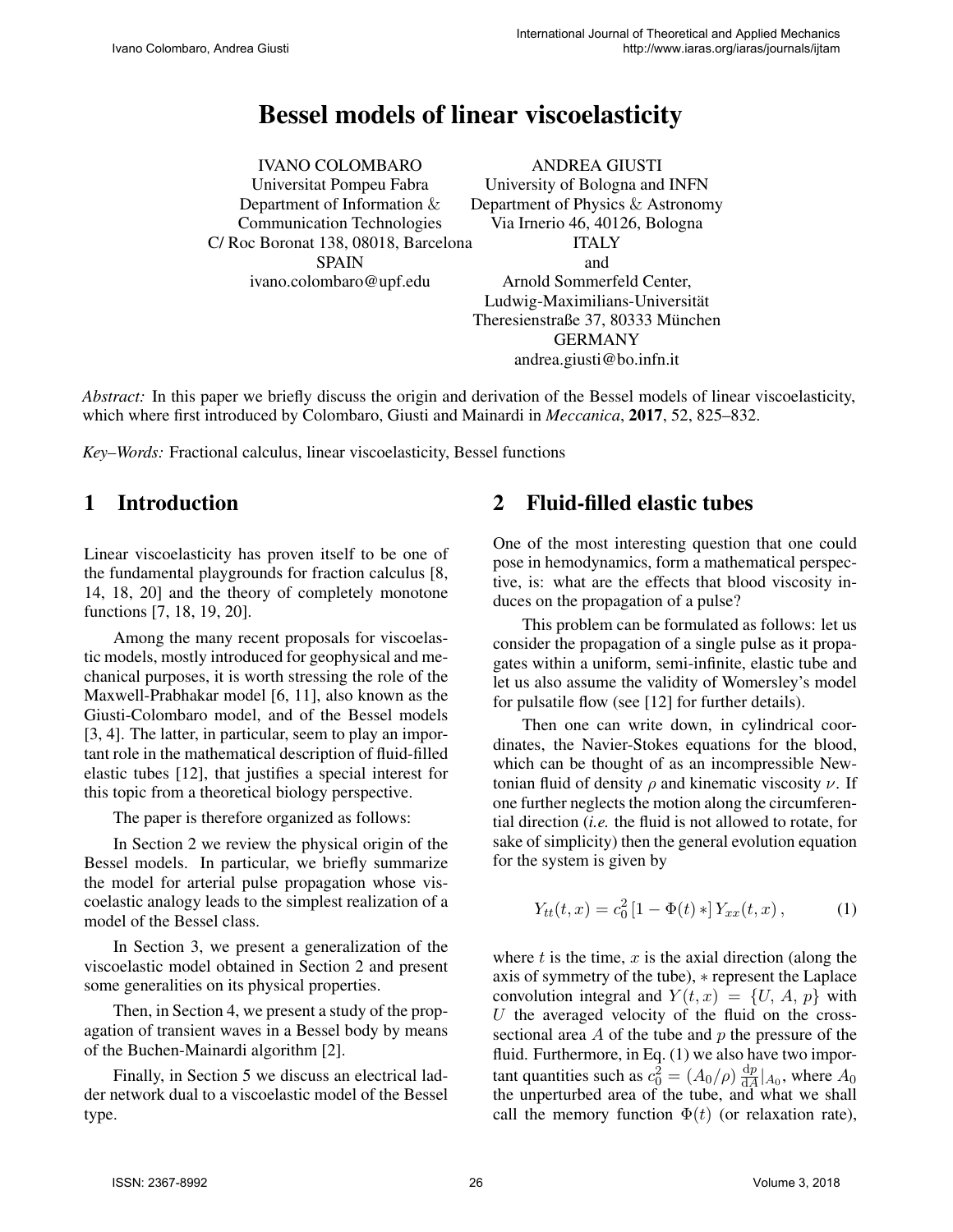which can be expressed in the Laplace domain as

$$
\widetilde{\Phi}(\tau s) = \frac{2}{\sqrt{s\,\tau}} \frac{I_1(\sqrt{s\,\tau})}{I_0(\sqrt{s\,\tau})},\tag{2}
$$

where  $\tau = A_0^2/\pi \nu$  is the so called relaxation time and  $I_0$ ,  $I_1$  denote the modified Bessel functions of order 0, 1, respectively.

Now, inspecting Eq. (2), one can easily notice that it strongly resembles a form of a wave equation that is generally found in linear viscoelasticity, according to the relaxation representation. Therefore, we can immediately conclude that the system is characterized by a peculiar memory effect which is due to the viscosity of the fluid.

If we decide to pursue this viscoelastic analogy, we shall recall that a wave equation, in linear viscoelasticity, can also be expressed in the so called Creep representation. Namely,

$$
[1 + \Psi(t) *] Y_{tt}(t, x) = c_0^2 Y_{xx}(t, x), \qquad (3)
$$

where  $\Psi(t)$  is the so called creep rate, that turns out to be related to the relaxation one  $\Phi(t)$  by

$$
1+\widetilde{\Psi}(\tau s)=[1-\widetilde{\Phi}(\tau s)]^{-1},
$$

in the Laplace domain. Specifically, for this model we find that

$$
\widetilde{\Psi}(\tau s) = \frac{2}{\sqrt{s\,\tau}} \frac{I_1(\sqrt{s\,\tau})}{I_2(\sqrt{s\,\tau})} \,. \tag{4}
$$

For sake of simplicity, from now on we will set the relaxation time  $\tau = 1$ .

#### 3 Bessel models

A straightforward generalization of the previous model can be obtained by replacing the creep and relaxation rates,  $\Psi(t)$  and  $\Phi(t)$ , with the two functions

$$
\widetilde{\Phi}_{\nu}(s) := \frac{2(\nu+1)}{\sqrt{s}} \frac{I_{\nu+1}(\sqrt{s})}{I_{\nu}(\sqrt{s})},\tag{5}
$$

$$
\widetilde{\Psi}_{\nu}(s) := \frac{2(\nu+1)}{\sqrt{s}} \frac{I_{\nu+1}(\sqrt{s})}{I_{\nu+2}(\sqrt{s})},\tag{6}
$$

defined in the Laplace domain, provided that  $\nu \in \mathbb{R}$ and  $\nu > -1$ .

A viscoelastic model featuring creep and relaxation rates of this kind is then defined to be a model of the Bessel class [4, 10]. In particular, if we set  $\nu = 0$ we recover the model discussed in Section 2.

Inverting  $\widetilde{\Phi}_{\nu}(s)$  and  $\widetilde{\Psi}_{\nu}(s)$  back to the time domain (see [4]) one finds

$$
\Phi_{\nu}(t) = 4(\nu + 1) \sum_{k=1}^{\infty} \exp(-j_{\nu,k}^{2} t) , \qquad (7)
$$

$$
\Psi_{\nu}(t) = 4(\nu + 1)(\nu + 2) +
$$
  
+4(\nu + 1)\sum\_{k=1}^{\infty} \exp(-j\_{\nu+2,k}^{2} t), (8)

where  $j_{\nu, k}$  and  $j_{\nu+2, k}$  are the kth positive real root of the Bessel functions of the first kind of order  $\nu$  and  $\nu + 2$ , respectively.

In the following we provide a graphical representation of both  $\Phi_{\nu}(t)$  and  $\Psi_{\nu}(t)$ , respectively in Figure 1 and 2, for  $\nu = 1/4$ .



Figure 1: Rate of relaxation for a Bessel model of order  $\nu = 1/4$  as a function of time.

By means of the Tauberian theorem, one can easily compute the asymptotic behaviour for these models. Specifically, for the rate of relaxation one finds

$$
\Phi_{\nu}(t) \sim 2(\nu + 1)/\sqrt{\pi t}
$$
, for  $t \to 0$ , (9)

$$
\Phi_{\nu}(t) \sim 4 (\nu + 1) \exp \left(-j_{\nu,1}^2 t\right)
$$
, for  $t \to \infty$ , (10)

and, for the rate of creep

$$
\Psi_{\nu}(t) \sim 2(\nu + 1)/\sqrt{\pi t}, \text{ for } t \to 0, \qquad (11)
$$

$$
\Psi_{\nu}(t) \sim 4\left(\nu + 1\right)\left(\nu + 2\right), \text{ for } t \to \infty. \tag{12}
$$

From Figure 3 and Figure 4 one can easily appreciate the clear matching of the rates of creep and relaxation with the asymptotic behaviors computed above.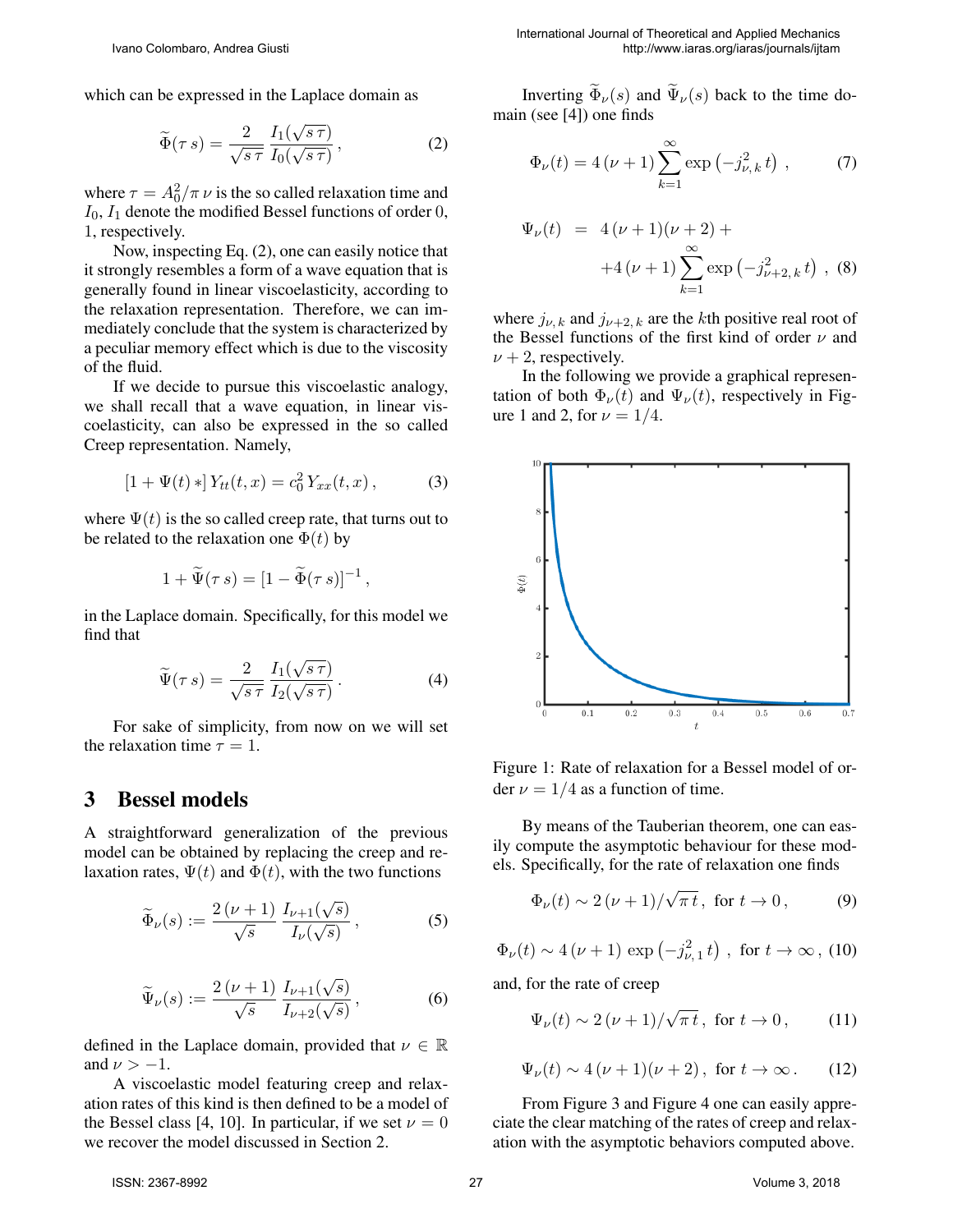

Figure 2: Rate of creep for a Bessel model of order  $\nu = 1/4$  as a function of time.



Figure 3: Rate of relaxation for a Bessel model of order  $\nu = 1/4$  as a function of time. Matching with the asymptotic behaviors.

From these asymptotics we can infer a very important property of the Bessel models, namely they are characterized by a continuous transition from a fractional Maxwell-like behaviour, for short times, to an ordinary Maxwell-like behaviour for late time (see  $[4, 5]$ ).

It is also important to remark that one can prove that the constitutive equation for a given Bessel body only involves ordinary infinite order differential operators and that it is formally equivalent to an infinite network of ordinary springs and dash-pots. For further details, we invite the intersted reader to refer to [10].

From a physical perspective, it is also worth re-



Figure 4: Rate of creep for a Bessel model of order  $\nu = 1/4$  as a function of time. Matching with the asymptotic behaviors.

calling the form of the material functions  $G(t)$  and  $J(t)$ , respectively known as the *relaxation modulus* and the *creep compliance* of the material. Now, from the general theory of linear viscoelasticity, one has that

$$
G(t) = G(0^+) \left[ 1 - \int_0^t \Phi(t') dt' \right], \qquad (13)
$$

$$
\mathbf{J}(t) = \mathbf{J}(0^+) \left[ 1 + \int_0^t \Psi(t') dt' \right]. \tag{14}
$$

Hence, for a general Bessel model of order  $\nu$  one can easily infer that

$$
G(t; \nu) = 4(\nu + 1) \sum_{n=1}^{\infty} \frac{1}{j_{\nu, n}^2} \exp(-j_{\nu, n}^2 t) , \quad (15)
$$

$$
J(t; \nu) = 2\left(\frac{\nu+2}{\nu+3}\right) + 4(\nu+1)(\nu+2)t
$$

$$
- 4(\nu+1)\sum_{n=1}^{\infty} \frac{1}{j_{\nu+2,n}^2} e^{-j_{\nu+2,n}^2 t} . \tag{16}
$$

In Figure 5 and 6 we show some plots, in loglog scale, depicting the behavior of the material functions for  $\nu = 1/4$ .

One can also compute the asymptotic behavior for the material functions, which are then given by

$$
G(t; \nu) \sim \begin{cases} 1 - \frac{4(\nu+1)}{\sqrt{\pi}} t^{1/2}, & t \to 0, \\ 4(\nu+1) \frac{1}{j_{\nu,1}^2} \exp(-j_{\nu,1}^2 t), & t \to \infty, \end{cases}
$$
(17)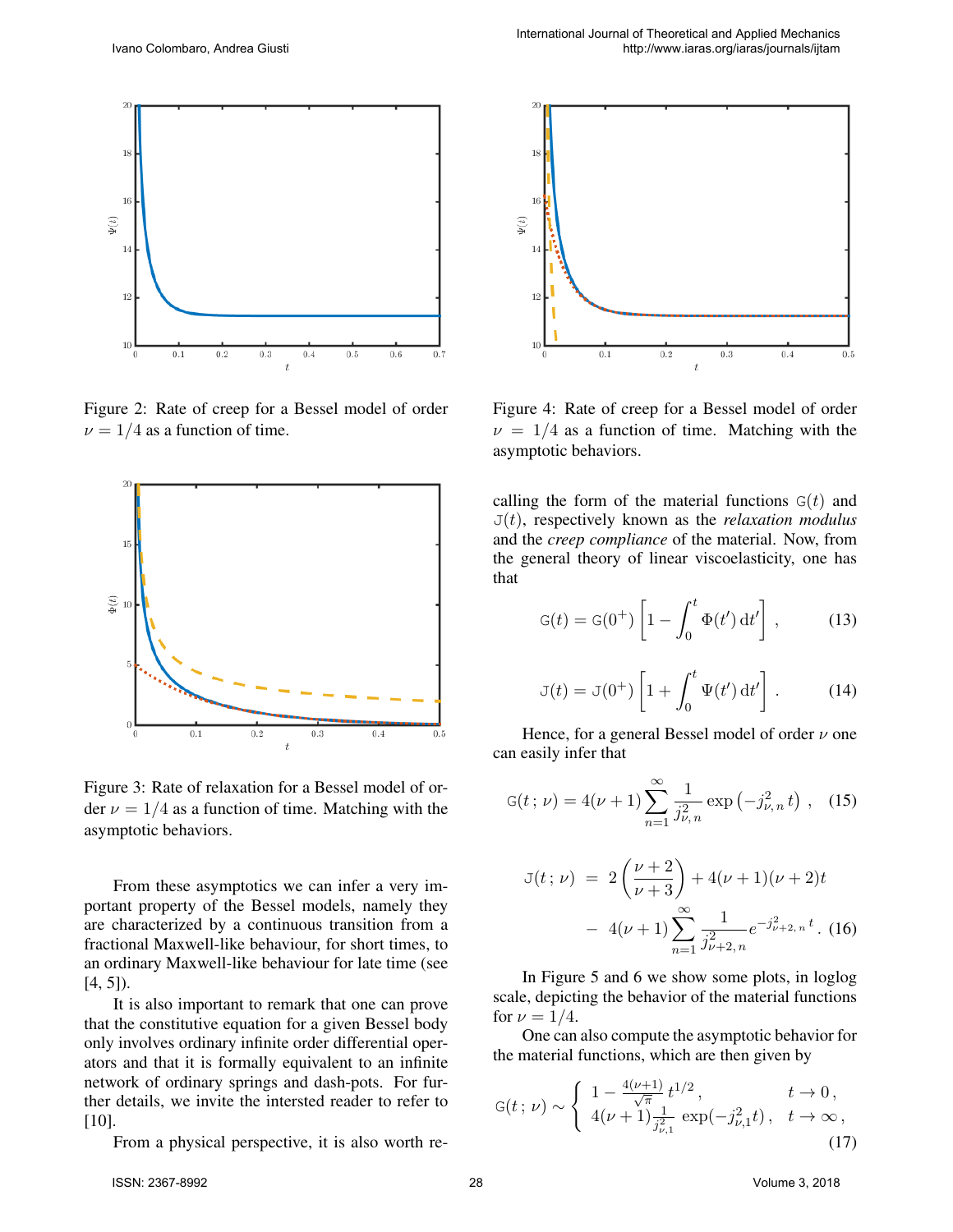

Figure 5: Relaxation modulus for a Bessel model of order  $\nu = 1/4$  as a function of time.



Figure 6: Creep compliance for a Bessel model of order  $\nu = 1/4$  as a function of time.

$$
J(t; \nu) \sim \begin{cases} 1 + \frac{4(\nu+1)}{\sqrt{\pi}} t^{1/2}, & t \to 0, \\ 2\frac{(\nu+2)}{(\nu+3)} + 4(\nu+1)(\nu+2)t, & t \to \infty, \end{cases}
$$
(18)

Again, for sake of completeness, in Figure 7 and 8 we provide some plots, in linear scale, showing the matching of the analytic expressions for the material functions with their asymptotic behaviors, for both short and long time.

## 4 Transient waves in Bessel media

The study of wave propagation involving fractional wave equations has been a central research topic of



Figure 7: Linear scale plot of the relaxation modulus for a Bessel model of order  $\nu = 1/4$  as a function of time. Matching with the asymptotic behaviors.



Figure 8: Linear scale plot of the creep compliance for a Bessel model of order  $\nu = 1/4$  as a function of time. Matching with the asymptotic behaviors.

the last two decades for the community of fractional calculus (see *e.g.* [2, 9, 18].

One of the most interesting phenomena in the mathematical theory of wave propagation in viscoelasticity is the emergence of transient effects.

In this section we discuss the problem of the propagation of transient pulses within a semi-infinite Bessel medium. Such a problem has a very well known formal solution in the Laplace domain [1, 18], however inverting back to the time domain is often very difficult even for simple viscoelastic models.

To do that we employed the Buchen-Mainardi algorithm [1, 2, 3] that allowed us to explicitly compute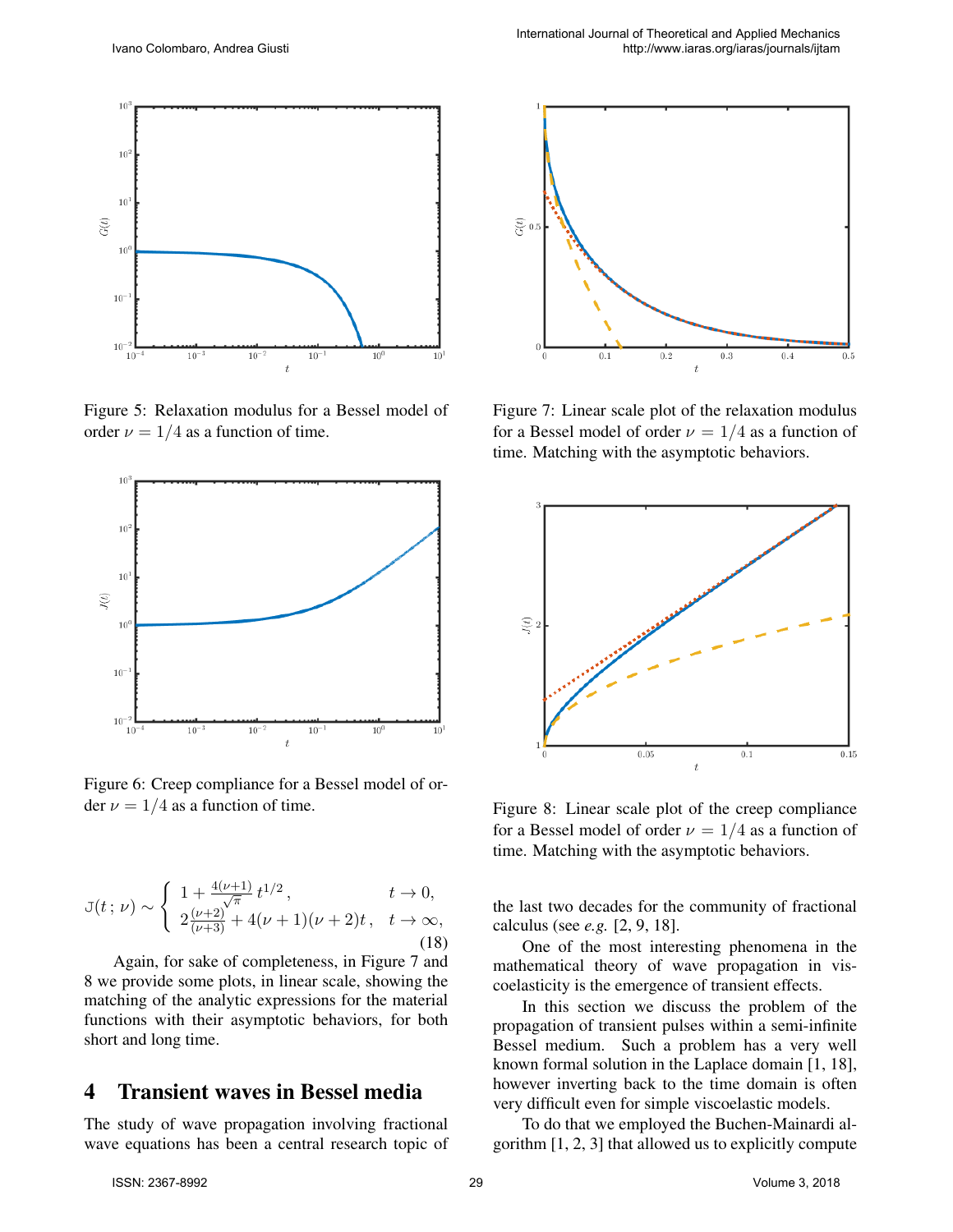the response function  $r(t, x)$  of a Bessel body resulting form an impulsive input,  $r_0(t) = r(t, 0) = \delta(t)$ , applied to the free end of the system at  $t = 0$ . More explicitly, approaching the wave-front, *i.e.*  $t \rightarrow x^+$ one finds that

$$
r(t,x) \sim \exp\left[\frac{(\nu+1)^2}{2}x\right] \times \times \sum_{k=0}^{\infty} \sum_{\ell=0}^{k} \left\{ A_{k,\ell} \frac{x^{\ell}}{\ell!} (t-x)^{(k-2)/2} \times \times F_{1/2} \left( \frac{(\nu+1)x}{(t-x)^{1/2}}, \frac{k-2}{2} \right) \right\}
$$
 (19)

where  $F_{1/2} (z, \frac{k}{2}) = 2^k \mathcal{I}^k$ Erfc $(z/2)$ , with  $\mathcal{I}^k$  representing the kth repeated integral, whereas the coefficients  $A_{k,\ell}$  are obtained as a result of the Buchen-Mainardi algorithm, for further details see [3].



Figure 9: The impulse response for the Bessel model of order  $\nu = 0$  depicted versus  $t - x$  for some fixed values of  $x$ .

The model with  $\nu = 0$  is particularly interesting because of its connection with hemodynamics. In particular, Figure 1 tells us that if a static observer "sits" at a given position  $x$  of the artery, then the peak of the response function will reach  $x$  with a time delay  $\Delta = t_{peak} - x$ , due to the viscosity of the fluid. Furthermore, one can also infer that the viscosity of the blood will also be responsible for the dissipation of part of the energy carried by the pulse, that leads to a damping of the peak as the pulse propagates within the artery.

## 5 Electro-Mechanical Analogy

In 1956, B. Gross and R. M. Fuoss first introduced in the literature a formal correspondence between the analytical description of electrical ladder structures and viscoelastic systems (see [15, 16, 17]).

The key idea resulting from the argument presented by Gross and Fuoss was that one can obtain an electrical system which is formally equivalent to a given mechanical system by implementing the following (formal) identifications

| $\sigma$ stress  | $I$ current       |                                                                                                                                   |
|------------------|-------------------|-----------------------------------------------------------------------------------------------------------------------------------|
| $E$ elastic      | $V$ potential     |                                                                                                                                   |
| $\eta$ viscosity | $\leftrightarrow$ | $\left\{\n \begin{array}{c}\n I$ current\n<br>\n <i>V</i> potential\n<br>\n <i>I/R</i> conductance\n<br>\n <i>C</i> capacitance\n |

Moreover, if one starts off with a general viscoelastic system, its corresponding analogous electrical system would not be described simply in terms of a single electrical component. Indeed, a viscoelastic system would formally correspond to a class of electrical ladder networks resulting from the following (formal) duality

Spring Dashpot ⇐⇒ Resistor Capacitor

Now, let us first recall the general stress-strain relation in the time domain and in non-dimensional form is given by

$$
\sigma(t) = \varepsilon(t) + (\dot{\mathbf{G}} * \varepsilon)(t), \qquad (20)
$$

where the dot is to be intended ad the (time) derivative with respect of the argument of G while ∗ represents the Laplace convolution product.

Then, if we implement the formal electromechanical analogy discussed above one finds that

$$
I(t) = V(t) + (\dot{G} * V)(t),
$$
 (21)

which represents a characteristic equation for a certain electrical ladder networks dual to a given viscoelastic model determined by the choice of the relaxation modulus  $G(t)$ .

Hence, if we now plug into Eq. (21) the relaxation modulus of a given Bessel model of order  $\nu$  [13], one can easily see the Eq. (21) turns into

$$
I(t) = V(t) + [\dot{G}(\cdot, \nu) * V](t).
$$
 (22)

From a physical perspective, it is often useful to study what is the response in current of an electrical ladder when the system is subject to a step potential, namely  $V(t) = \Theta(t)$  with  $\Theta$  denoting the Heaviside step function. Thus, plugging the input potential into Eq. (22) one gets

$$
I(t) = G(t, \nu) = 4(\nu + 1) \sum_{n=1}^{\infty} \frac{\exp(-j_{\nu,n}^2 t)}{j_{\nu,n}^2}, \tag{23}
$$